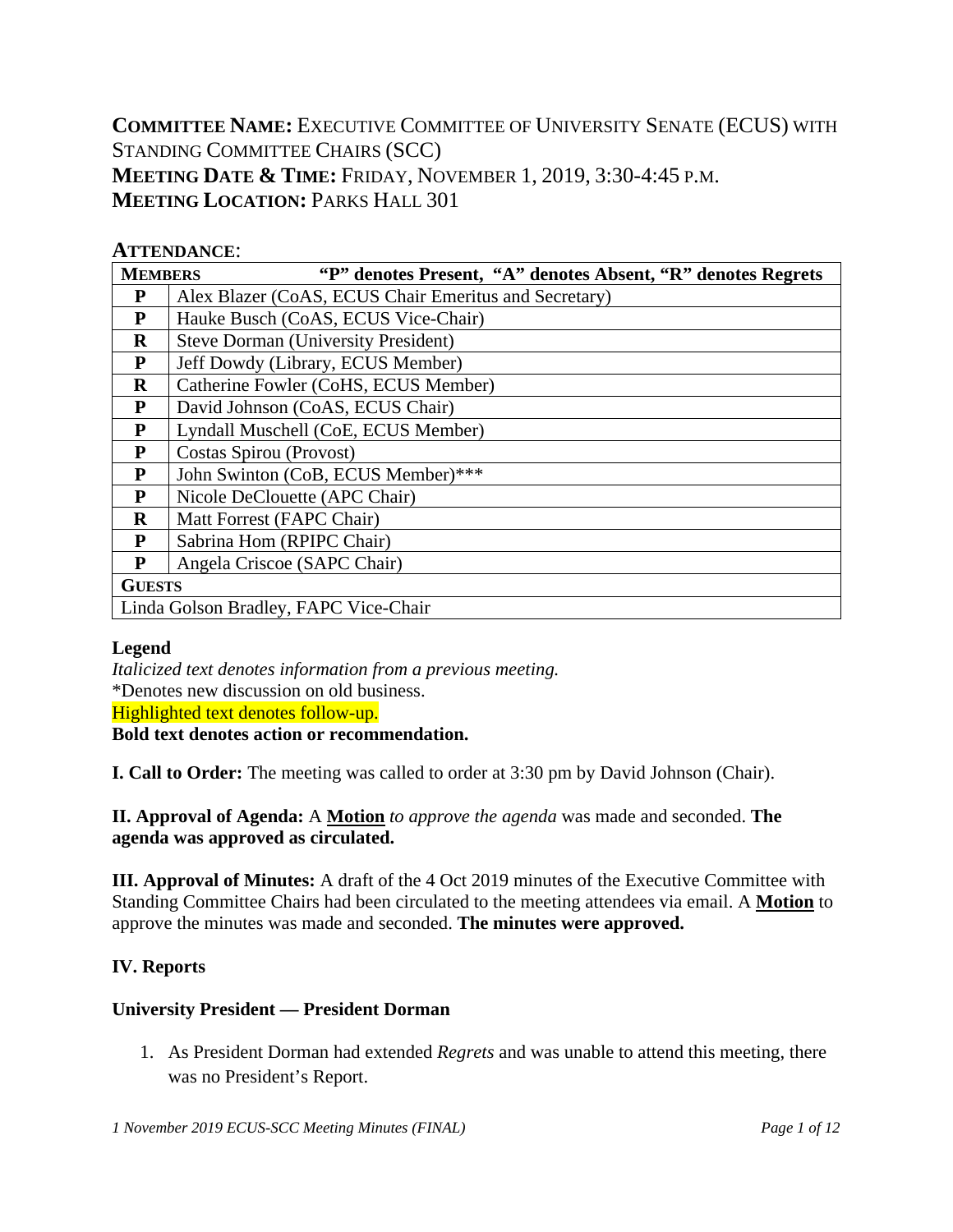### **University Provost — Provost Spirou**

### **1. General Education**

- a. We are still waiting for the creation of the *General Education Implementation Group* with representation across the University System of Georgia.
- b. The timeline remained the same with the only difference that implementation will now occur in Fall 2021.
- c. Thus, it is expected that the *General Education Implementation Group* will complete its work around January/February 2020.
- d. A presentation of Gen Ed recommendations by the USG to the BOR will take place sometime in the Spring 2020.

### 2. **Honors College Initiative**

- a. In Fall 2020 we will be celebrating the  $50<sup>th</sup>$  anniversary of the Honors College at Georgia College.
- b. In the Spring 2019 the Executive Cabinet discussed the launch of an Honors College to coincide with  $50<sup>th</sup>$  year anniversary in Fall 2020.
- c. We have identified Humber-White House to be the Honors College House in Fall 2020
- d. A Search for a Dean of the College will begin soon to start on July 1.

## **3. Associate Provost and Director of the Graduate School Search**

- a. Position is posted (submission deadline is December  $15<sup>th</sup>$ )
- b. Search Committee has been identified and Dr. David Johnson graciously agreed to serve and represent the University Senate.
- c. Dr. Mark Pelton agreed to serve as chair of the Search Committee.

#### 4. **College of Business Dean Search**

- a. The university has worked with the Witt Kieffer executive search firm to assist with our search for a new Dean of the J. Whitney Bunting College of Business.
- b. More than 60 applications were received and reviewed.
- c. The search committee met on September 24 and identified eight semi-finalists for airport interviews that were held on October 18 and 19.
- d. At the conclusion of the airport interviews, four finalists were identified and invited for on-campus visits. All four enthusiastically accepted the invitations.
- e. The finalists will be on campus from November  $4<sup>th</sup>$ -15<sup>th</sup>.
- f. The campus community is invited to attend presentations and open forums with each finalist.

### **5. Executive Director of the Andalusia Institute Search**

- a. Currently accepting applications
- b. Dr. Eric Tenbus is serving as chair of the Search Committee

### **6. Faculty Opportunities on Provost Website**

- a. Multiple faculty opportunities (Summer Research Grants; Faculty Research Grants; Undergraduate Research Programs that include faculty support; Women's Leadership Development Fellows Program, etc…)
- b. The goal is to organize all these faculty support opportunities on the Provost Website for easy access.

### **7. Rural Institute Initiative (have not finalized the name)**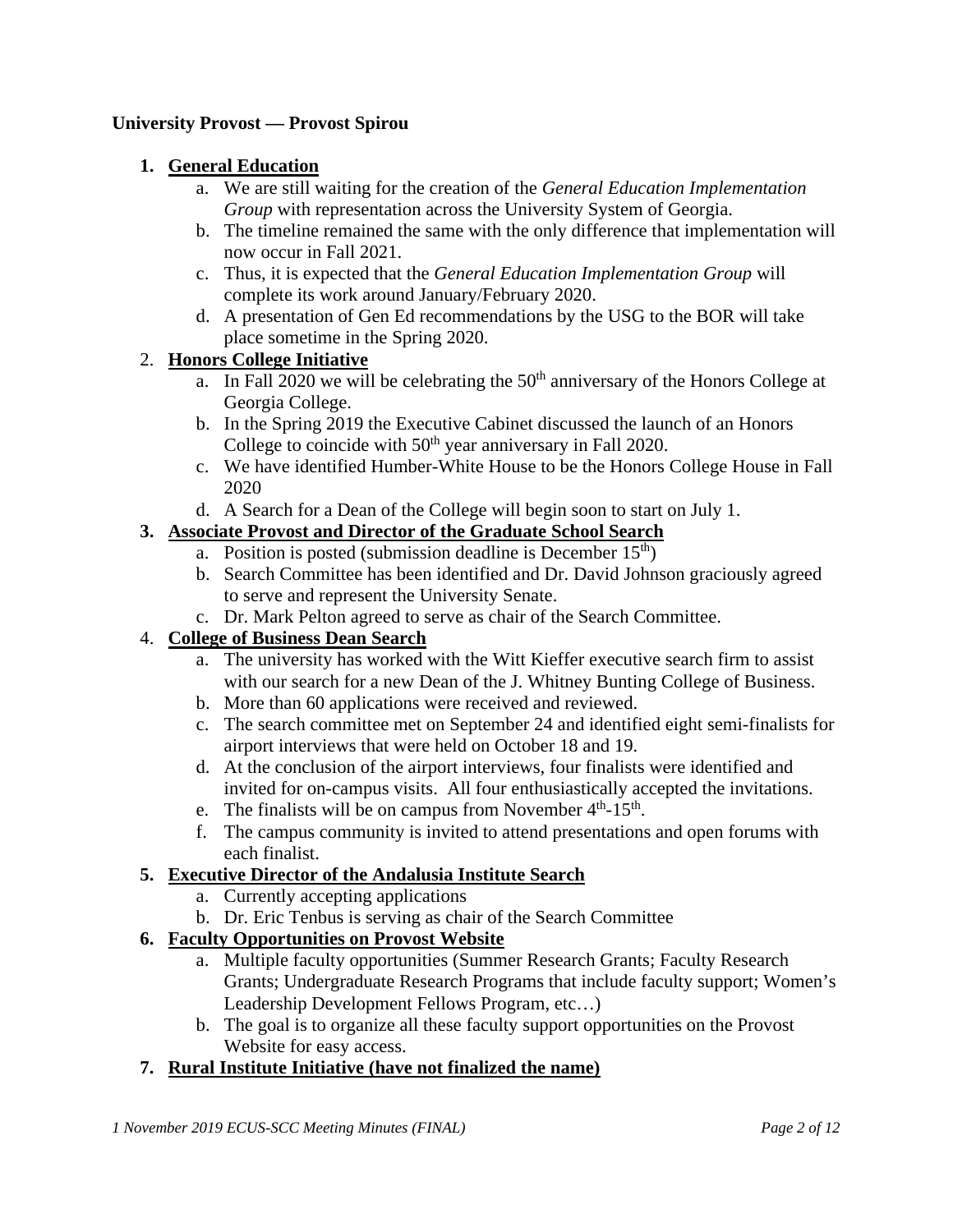- a. The Institute is developed from the Georgia College Strategic Plan with the goal of gaining national preeminence for the institution.
- b. In addition, it supports the USG Strategic Plan 2020-2024, particularly the goals of economic competitiveness and community impact to meet the challenges of the state and to improve the quality of life for all Georgia residents.
- c. Dr. Veronica Womack agreed to serve as the inaugural Executive Director of the Institute which is scheduled to launch in January 2020.
- d. This will create an opening for the Chief of Diversity Officer at Georgia College.

## **8. College and Beyond Pilot Study (University of Michigan)**

- a. A team from the University of Michigan is conducting a major study on the undergraduate experience and the liberal arts funded by the Andrew W. Mellon Foundation.
- b. The results of the study could assist in improvement by helping institutions better understand their students' experiences and outcomes.
- c. U of Michigan, UC Irvine, UW Madison, U of Houston (team is talking to CUNY) and exploring adding one or two smaller institutions (Georgia College and Truman State)

## **9. Accessibility Initiative**

- a. In response to mandates of Section 504 of the Rehabilitation Act, and Section 508 of the Americans with Disabilities Act (revision of the Rehabilitation Act) Georgia College is working to address the needs of various students.
- b. Task Force established and presented its findings in the Summer 2019. Membership included a department chair, a number of full-time faculty, and CTL staff.
- c. Goal is to become 100% accessible within the next couple of years for at least the first two levels of the Web Content Accessibility Guides (WCAG) standards (a widely agreed upon set of standards related to ease of use and accessibility; divided into three levels – A, AA, AAA). Standards that were applicable to course content were pulled out and matched with specific types of course content: document creation, presentation, multimedia, etc.
- d. CTL is supporting this process by developing guides for A and AA levels and placing them on GeorgiaView. Addressing accessibility topics with faculty would be accomplished with workshops, webinars, reference guides, and 5-minute videos. Each faculty will have access to those guides, which will include step-bystep processes as well as supporting resources.
- e. Marketing will be multifaceted and Georgia College is looking into software to support the effort.
- f. The CTL offers multiple ways (guides, podcasts, webinars, and workshops) to support faculty as they work to make their courses and course materials accessible.

# **10. B&N Portal Change for Book Adoptions**

- a. A new book adoption portal will be available for faculty to enter their book orders
- b. The B&N Adoption in Portal (API) will go live on 2-1-20 (for adoption of Summer 2020 and Fall 2020).
- c. 2 years of data from the old system have been uploaded to make historical adoption easier.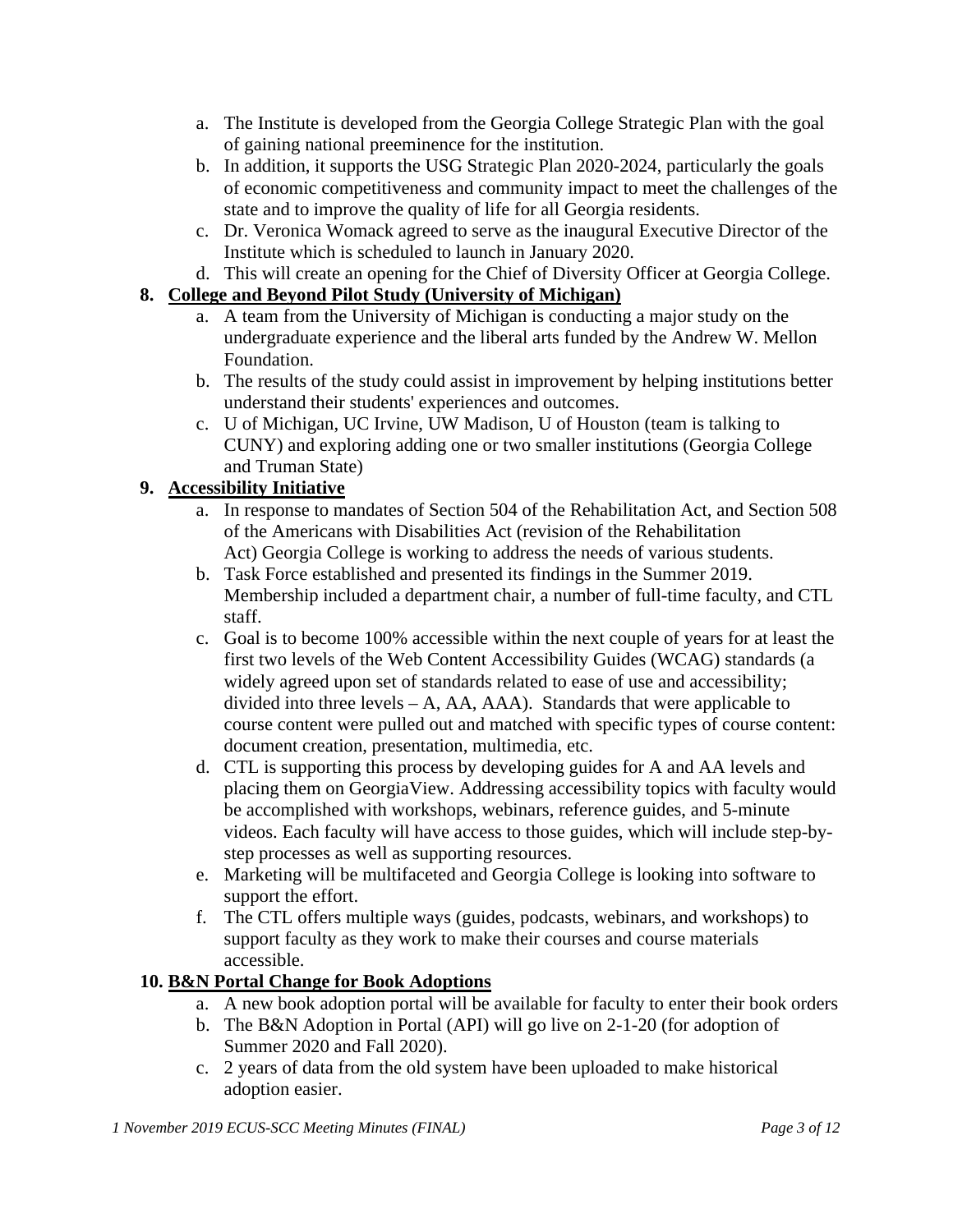## **11. ECUS-SCC Discussion**

## a. **General Education**

- i. Question: Will GCSU have representation on the implementation group? Answer: I suspect, yes. The group will be composed of faculty, staff, and University Registrars.
- ii. Question: When do you think implementation might take place? Answer: The original timeline was expected to start in August and complete in January or February 2020, and the presentation to the BOR was expected in spring 2020.

## b. **Honors College**

- i. Question: Could you talk about the resources needed for the Honors College, such as the dean and faculty. Answer: We budgeted for a dean in previous budgets. We envision existing faculty serving as Honors College Fellows. The Honors Program is already well-resourced compared to colleges, for instance, in terms of endowed scholarships.
- ii. Comment: The Priority Registration Committee noted that we need more Honors classes.
- iii. Question: Is there discussion of including the Honors College in the capital campaign? Answer: Yes.

### **Subcommittee on Nominations (SCoN) — Chair Hauke Busch**

- **1. Slate of Nominees**: There are no changes to the slate of nominees to report.
- **2. At Large Election Procedures**: The procedures were reviewed from last year and the dates in the timeline were revised.
	- a. **ECUS-SCC Action**: A **Motion** to approve the At Large Election procedures was made and seconded. **The motion was approved.**

### **Executive Committee of University Senate (ECUS) — Chair David Johnson**

- 1. **Reviewing University-Wide Committees with Senate Representation**: Because our committees are brimming with senators and volunteers, ECUS had a discussion regarding finding potential efficiencies in university-wide committee representation.
- 2. **Selected Staff Senator**: Staff Council has only sent two senators to University Senate, rather than the three that are required by our bylaws. ECUS agreed to let the issue rest until the spring, at which time we will renew a discussion with Staff Council regarding a third senate representative.
- 3. **Academic Advising**: ECUS reached out to Dr. Michelle Johnson, head of the Academic Advising Center, to address university senate and answer questions regarding the Advising Center.
- 4. **Bright House**: ECUS was informed that a meeting between the Bright House and university stakeholders was scheduled for Oct. 21, and that Dr. Brooks would later speak with senate regarding changes at the HUB and the Bright House.
- 5. **Governance Calendar**: The governance calendar work group has completed a rough draft of the 2020-2021 governance calendar. UCC meetings will be tentatively scheduled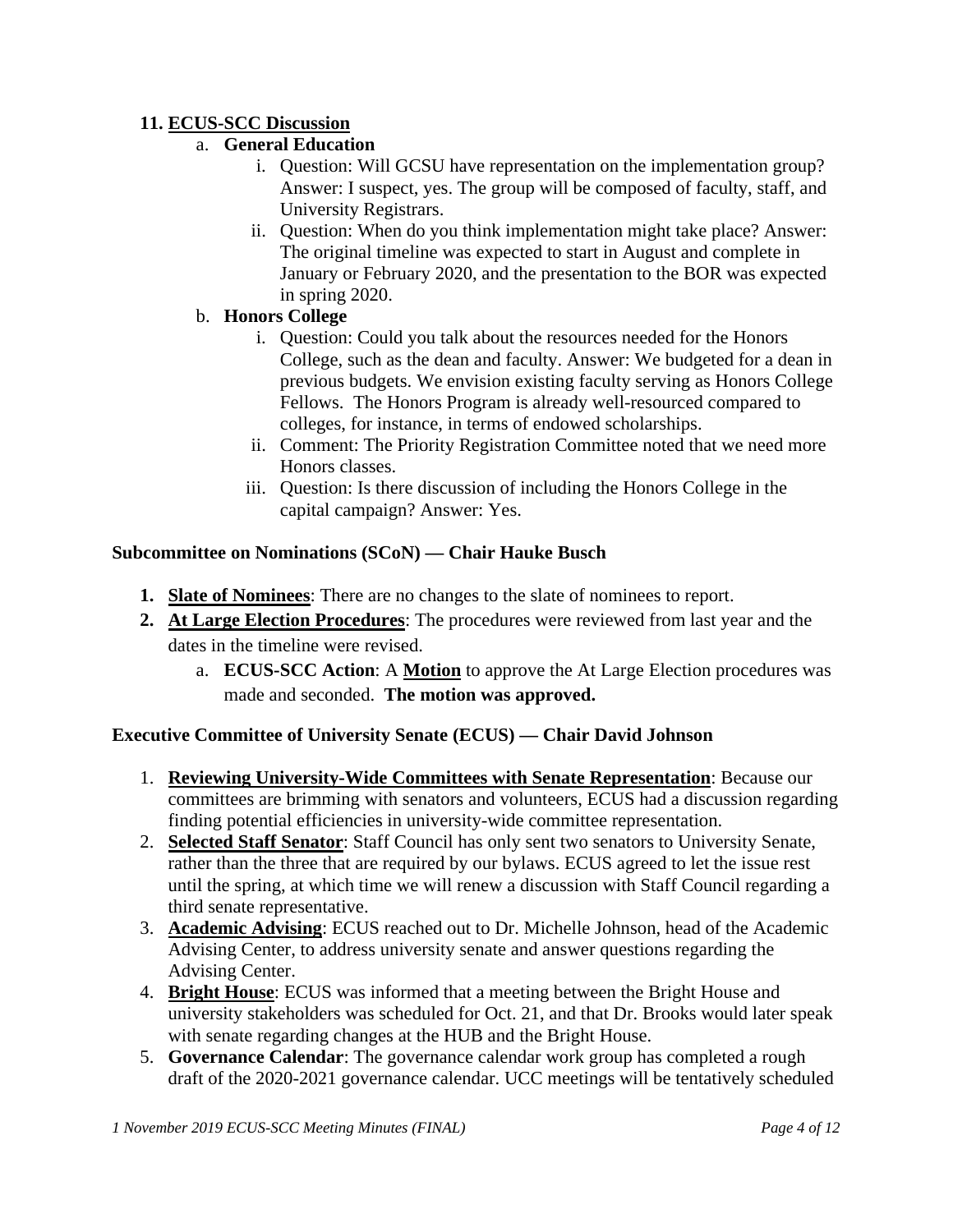for 2pm (instead of 1pm). The calendar will first be reviewed by the Office of Academic Affairs before it is sent to Deans and Department Chairs for review.

- 6. **Online Backups**: ECUS is looking into getting online university senate materials systematically backed up in the event of a technology calamity.
- 7. **Foundation**: Our foundations account is still untouched.
- 8. **Operating Budget**: Our operating budget is a healthy \$2,290.77. This will be more than enough to cover travel expenses for the spring USGFC meeting and pay a deposit toward next year's governance retreat.

## **Academic Policy Committee (APC) — Chair Nicole DeClouette**

### **1. Prohibitions and Penalties Progressive Discipline Guide**

- a. Carol Ward, Chief Human Resource Officer, was invited to attend APC to discuss the **Prohibitions and Penalties Progressive Discipline Guide**. In particular, APC members wanted to know if the guide was intended for faculty or staff. If it is intended for faculty, why are faculty not aware of this document?
- b. Carol explained that the discipline guide is intended for *both faculty and staff*. The document was a collaboration between Human Resources and the Legal Office, and vetted through the University Cabinet, in 2012. The guide was later revised in 2017.
- c. Carol also mentioned that the USG has two progressive disciplinary guides, one for faculty and one for staff. The question, then, was, "Why does Georgia College have one document"? Several APC members raised concerns that the guide reads like it was intended for staff and then faculty were added on after the fact; for example, the guide mentions things like "sleeping on duty," "leaving assigned work area or job without proper authorization," and "failure of employee to maintain proper work or personal appearance standards and personal hygiene."
- d. One APC member asked if the creation of this document involved faculty, and no one in the room could answer the question.
- e. APC members agreed that the chair should take this matter to ECUS for their input.

## **2. USG Copyright Policy and Fair Use Checklist**

- a. Georgia College's new CIO, Susan Kerr, was invited to attend APC regarding the USG's Copyright Policy and Fair Use Checklist. Susan brought two guests, Barbara Szyjko (Instructional Development Specialist) and Jim Berger (Director, Center for Teaching and Learning).
- b. In particular, APC sought input from IT on how we might be able to use D2L to train faculty on the policy and checklist. Guidance from Kay Anderson and Jim Berger suggested that if the training was to be added to each course's home page, it would have to be done manually, so APC was looking for IT guidance.
- c. Susan brought some suggestions: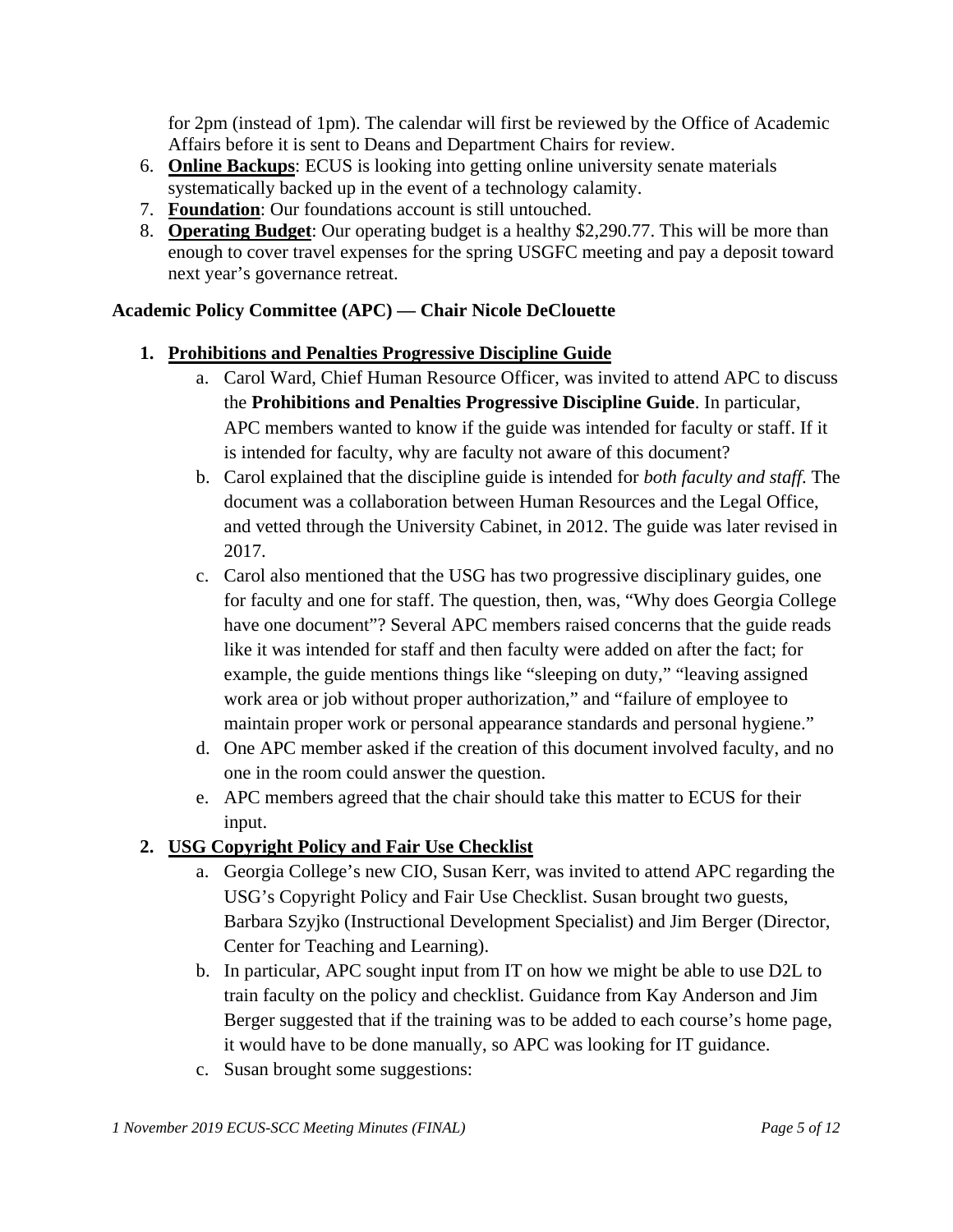- i. Include information and a link to the Copyright Policy and Fair Use Checklist on the Required Syllabus Statements for all courses.
- ii. Include information and a link to the policy and checklist on the splash page of D2L so when you log on, you will see this information. Susan said that they could develop a one question quiz or a box to check to say that faculty and students have read the policy and checklist. In this scenario, the rest of the course content is blocked until the box is checked.
- iii. Set up a D2L course to train faculty and staff. (Question: What if not all faculty use D2L?)
- iv. Set up the training to appear in the annual compliance training required of all employees (GO through this first)
- d. Once again, the APC chair sought ECUS's guidance on this matter.

# **3. ECUS-SCC Discussion**

- a. **Prohibitions and Penalties Progressive Discipline Guide**: Question: USG has separate faculty and staff discipline guides, but GC has one for both classes of employees? Answer: Correct. Comment: We shouldn't have one document serving both groups.
	- **i. ECUS-SCC Recommendation: FAPC should read the document and discuss what to do. Some options might include: 1) removing faculty references, 2) using the USG faculty guide as a starting point for the creation of a GC guide, with the understanding that GC policy can be stricter, or 3) splitting the guide into two.**
- **b. USG Copyright Policy and Fair Use Checklist**: Question: Regarding a copyright statement on the GeorgiaVIEW splash page, are we more concerned with students or with faculty? Answer: The statement doesn't necessarily protect anyone. Comment: There is a lot of gray area. Comment: I don't think the required syllabus statements should include copyright policy.
	- **i. ECUS-SCC Recommendation: APC should work with IT and CTL to create a GeorgiaVIEW training module for copyright issues and bring a motion before University Senate.**

## **Faculty Affairs Policy Committee (FAPC) — Vice Chair Linda Golson Bradley for Chair Matt Forrest**

1. **Meeting Cancelled**: FAPC did not meet for its previously scheduled 1 Nov 2019 2:00- 3:15 p.m. meeting.

## **Resources, Planning and Institutional Policy Committee (RPIPC) — Chair Sabrina Hom**

1. **Meeting Cancelled**: RPIPC did not meet for its previously scheduled 4 Oct 2019 2:00- 3:15 p.m. meeting.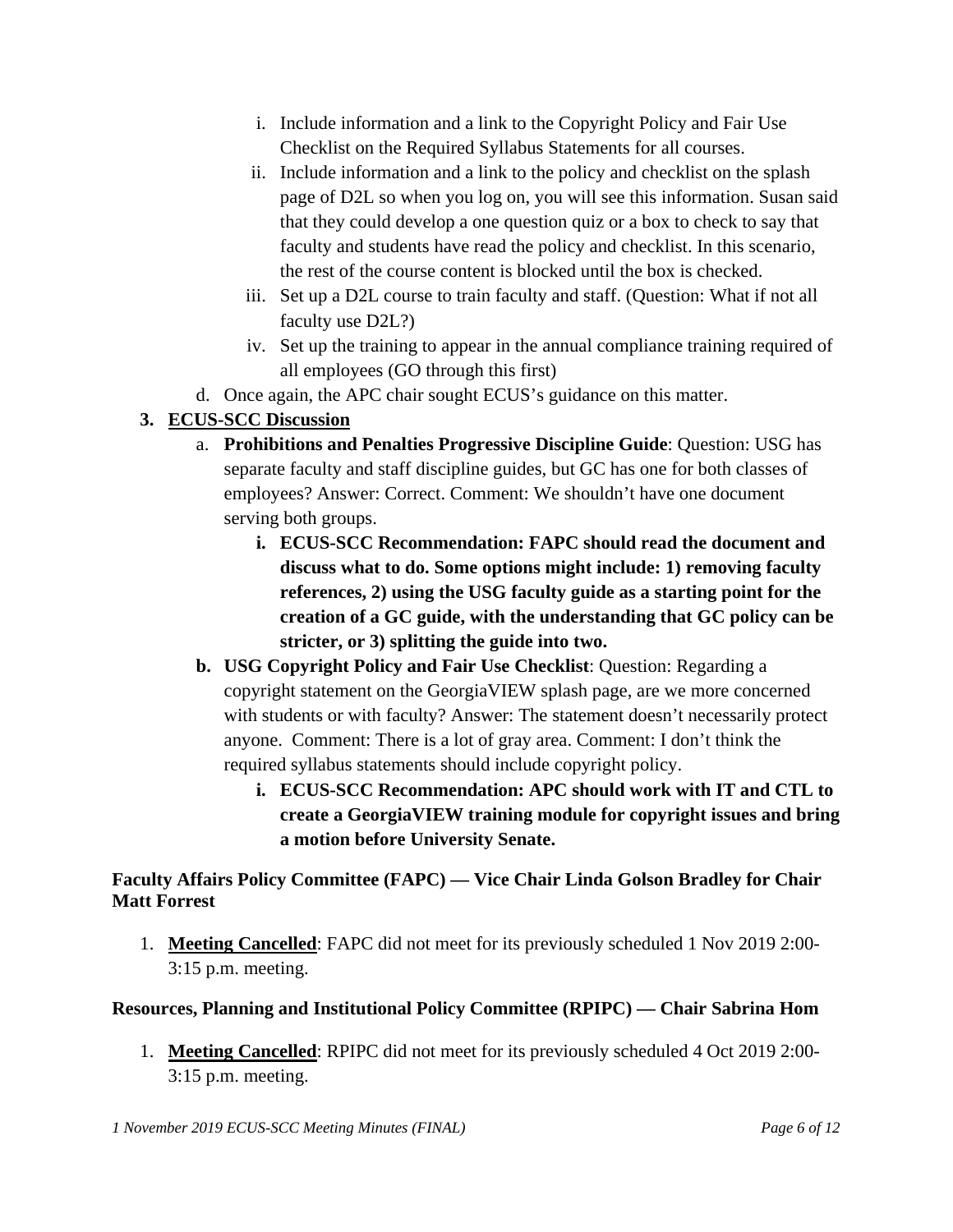## **Student Affairs Policy Committee (SAPC) — Chair Angela Criscoe**

- 1. **Bias Reporting**: A student complaint portal is now available on the homepage of the Georgia College website (located at the bottom).
	- a. Dean of Students will review each complaint and refer out to the best area on campus to handle the situation.
	- b. Will be personable but mindful of protected speech.
	- c. Adjustments need to be made to the portal (change out verbiage and make it user friendly)
- 2. **Zen-Den**: Space for students to de-stress.
	- a. A few locations were suggested.
	- b. Library has provided pop-up Zen-Dens and is willing to work with SGA in being strategic in spaces.
	- c. A suggestion to SGA survey students to identify need
	- d. Research what other universities are doing
	- e. A Student Union is being discussed and consultants are involved in making suggestions

## 3. **Counseling Services**

- a. A new counselor is being hired in the counseling center
- b. A vehicle is being designated for counseling services to come to main campus when there is a need

## 4. **Upcoming Discussions**

- a. Development and Implementation of a Diversity Town Hall
- b. Follow up to Zen-Den
- c. Next Meeting Jan.  $10^{th}$

## 5. **ECUS-SCC Discussion**

a. **Counseling Services**: Question: Is there data regarding counselor turnover? Comment: We can ask Dr. Shawn Brooks, Vice President for Student Life. Follow Up: ECUS-SCC Members will send their questions to David Johnson, who will ask Dr. Brooks.

### **V. Unfinished Business**

## **2020-2021 Governance Calendar — Workgroup Chair David Johnson**

- **1. Updates**: David Johnson, chair of the governance calendar workgroup (Alex Blazer, Hauke Busch, Catherine Fowler, David Johnson) shared the current draft. It was noted that some dates had been modified according to times in which President Dorman is able to attend. The calendar will be reviewed by Academic Affairs and then the Deans.
- **2. ECUS-SCC Discussion**: Question: Why do classes start on Wednesday, January 6? Answer: The semester has the same number of days as usual, but the Academic Calendar Committee probably did not want to start the semester too close to the January 1 holiday.

### **VI. New Business**

**University System of Georgia Faculty Council — Voting Representative Hauke Busch**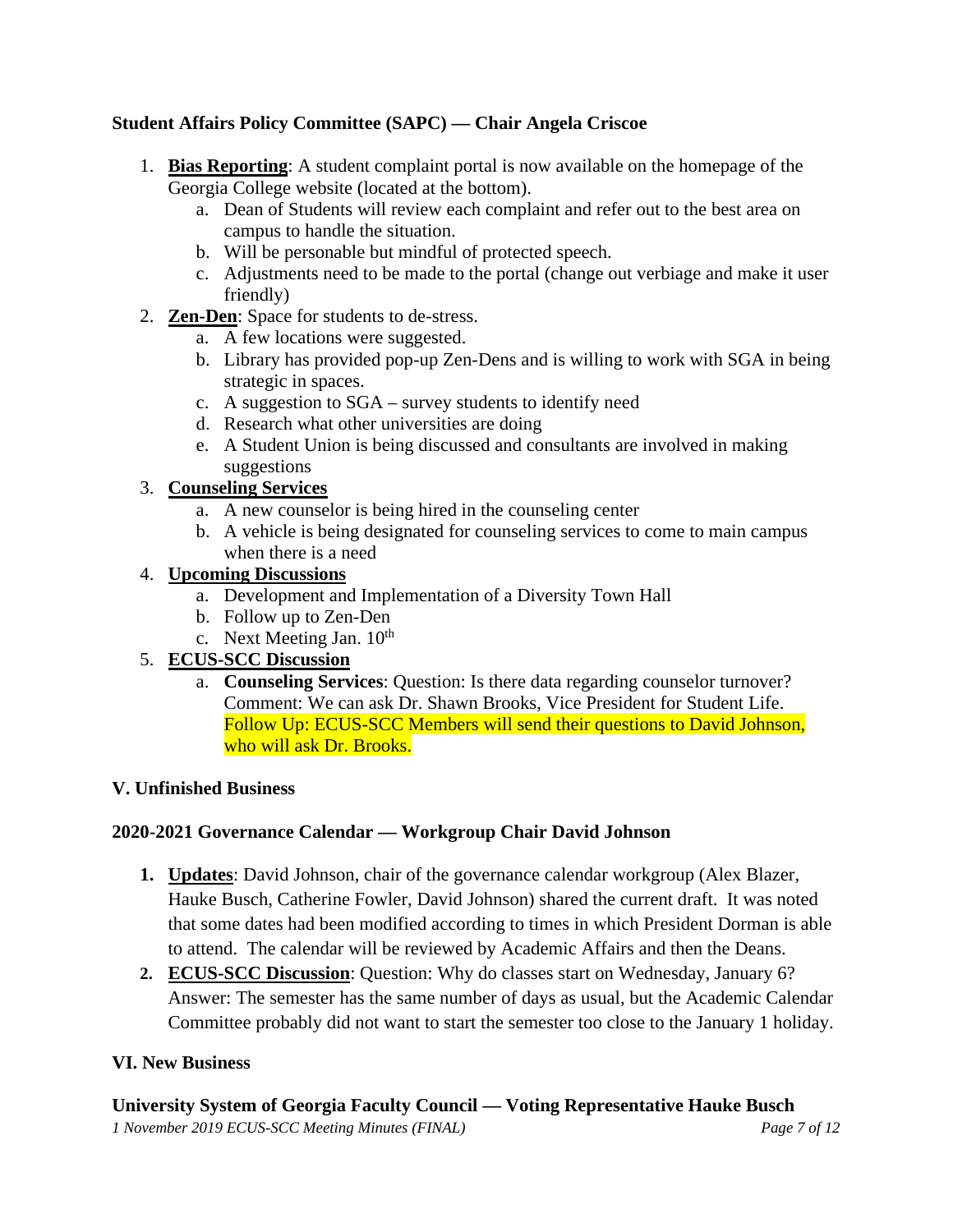- **1. Fall Meeting**: GCSU Voting Representative Hauke Busch attended the fall meeting at the Coastal College of Georgia on 17-18 Oct 2019 and provided the following highlights.
- **2. Budget Concerns**: The chancellor mentioned the governor had asked state agencies for reductions (4 percent this year and 6 percent next year) in expectation of declining state revenue. He also indicated the teaching budget is exempt from the reductions and that other campus entities are in the process of submitting budget reduction plans.
- **3. Salary Increases**: The chancellor said that the governor has committed to salary increases for K-12 instructors and the governor understands the need to increase salaries for all state employees (including in the USG) to remain competitive. The chancellor also pointed out for the state to raise salaries even 1 percent requires approximately \$145million. Given the current budget projections, such increases might not be possible.
- **4. Enrollment and Recruiting**: The chancellor spoke about enrollment trends (which will likely decline going forward because of demographics) and the challenges of engaging in system-level marketing initiatives.
- **5. Healthcare/Benefits Changes**: The chancellor mentioned that providing healthcare is a growing concern for the USG. The system must balance the needs of its employees with the costs of coverage. In the last year, the system saw two times as many claims. If the number stays consistent, the system needs \$47 million in additional funding and it cannot be sure the state will cover any of the increases. Council members asked questions the lack of communication to employees at our campuses and the possibility of adding more faculty to the TRSC or its subcommittees. While the chancellor felt it was not appropriate to add council members to the TRSC (given its mission), he supported the idea of expanding faculty presence on the subcommittees as well as improving communication between the system office and the faculty council about benefits information.
- **6. General Education Redesign**: Dr. Denley introduced the general education design principles and explained the plans going forward. He is in the process of putting together an implementation committee which will include faculty members, RAC chairs, and administrators. The committee will be formed within the next week or so with a goal of presenting something to the BOR at its January meeting. From there, the proposal will go to individual campuses to go through the curriculum review process. Dr. Denley indicated that the change would be significant and that all campuses will follow the new general education design. The target date for full implementation is tentatively Fall 2021.
- **7. Retiree Council, AAUP, and Various Council Committees**: The bylaws committee intends to work on a transition handbook for new members; the human resources committee intends to work on drafting a resolution about summer teaching contracts. The members of the other committees—academic affairs, strategic planning, and organizational—should be in touch to follow up on any issues raised in your meetings that might require future council attention.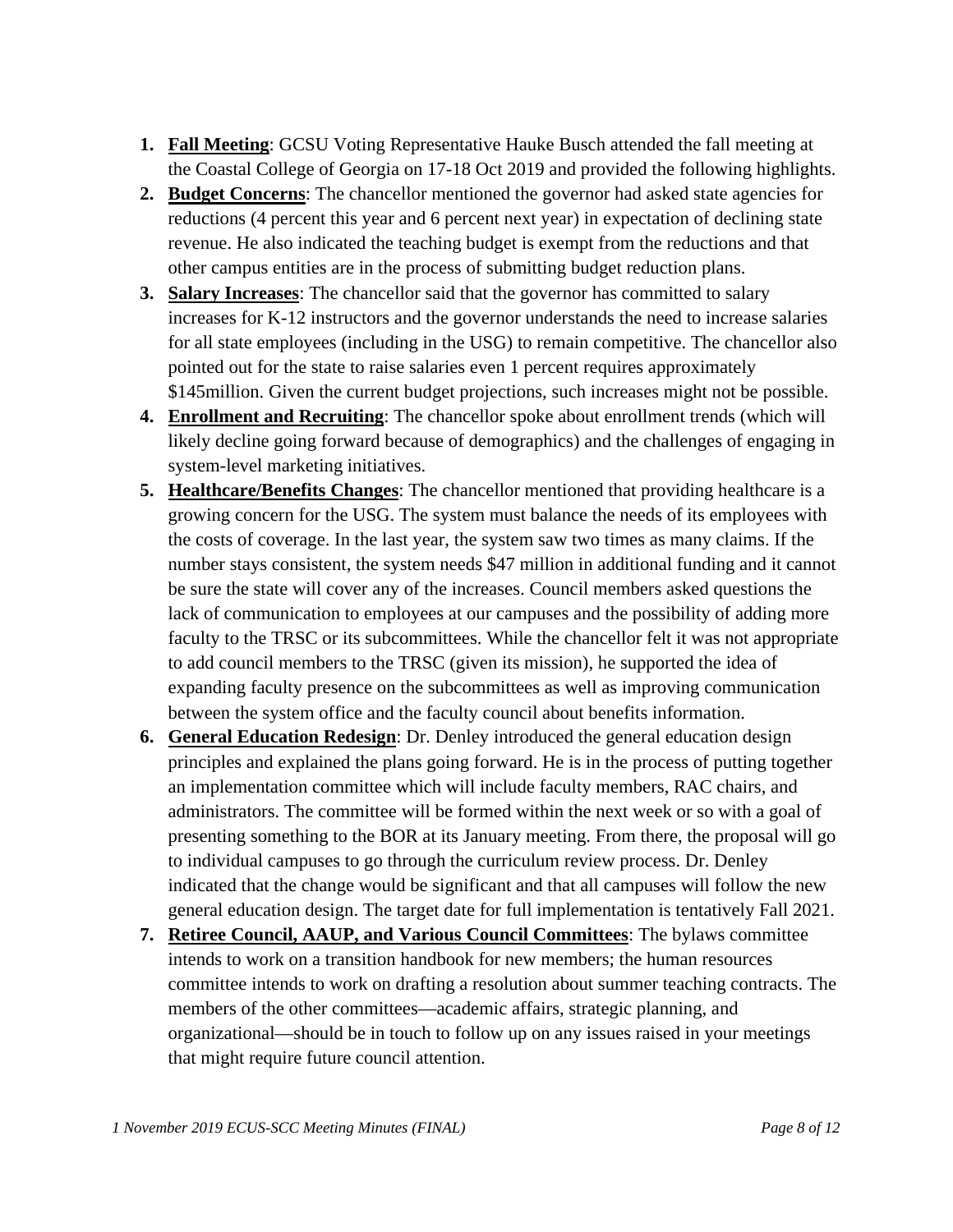**8. ECUS-SCC Discussion**: Question: What was the tone or atmosphere of the meeting? Answer: There were general education and health care concerns across the system; representatives from other institutions shared concerns.

## **Strategies for Improved Campus Communication — Chair David Johnson**

**1. ECUS-SCC Discussion**: At the governance retreat, we talked about how Senate can be better utilized for campus communication. A large number of problems can be solved by knowing institutional changes. Possible methods of communication include a newsletter, a poll, or talking with departments. We need to make sure that senators report at college (COB, CoE) and department meetings (CoAS). We need to make sure that communication is two ways: Senators report to colleges and departments, and Senators bring the needs of college and departments to Senate. Follow Up: At the next Senate meeting, David Johnson will charge members to ask their colleges and departments how they wish to hear from and about Senate.

### **Steering of Items to Committees**

1. ECUS-SCC steered one item to a standing committee: FAPC should review issue of the Prohibitions and Progressive Discipline Guide being used for both staff and faculty (see APC report above).

### **University Senate Agenda and Minutes Review**

## **1. Tentative Agenda 15 Nov 2019**

- a. **Motions** There will be no motions on the agenda of this meeting of University Senate.
- **b. Reports** Administrative reports and committee reports will also be agenda items.
- **c. Supplemental Items of Business**
	- i. Shawn Brooks, Vice President for Student Life, report on changes at the HUB and Bright House
	- ii. Michelle Johnson, Director of Academic Advising, report on the Advising **Center**
	- iii. Mark Pelton, Strategic Planning Steering Committee Co-Chair, report on implementation of the Strategic Plan
- **2. University Senate Minutes Review** A **Motion** *that the DRAFT minutes of the 18 October 2019 meeting of the 2019-2020 University Senate be circulated for university senator review* was made and seconded. **The motion to circulate the minutes was approved.**

### **VII. Open Discussion**

1. David Johnson asked if there were any other items for discussion. There were none.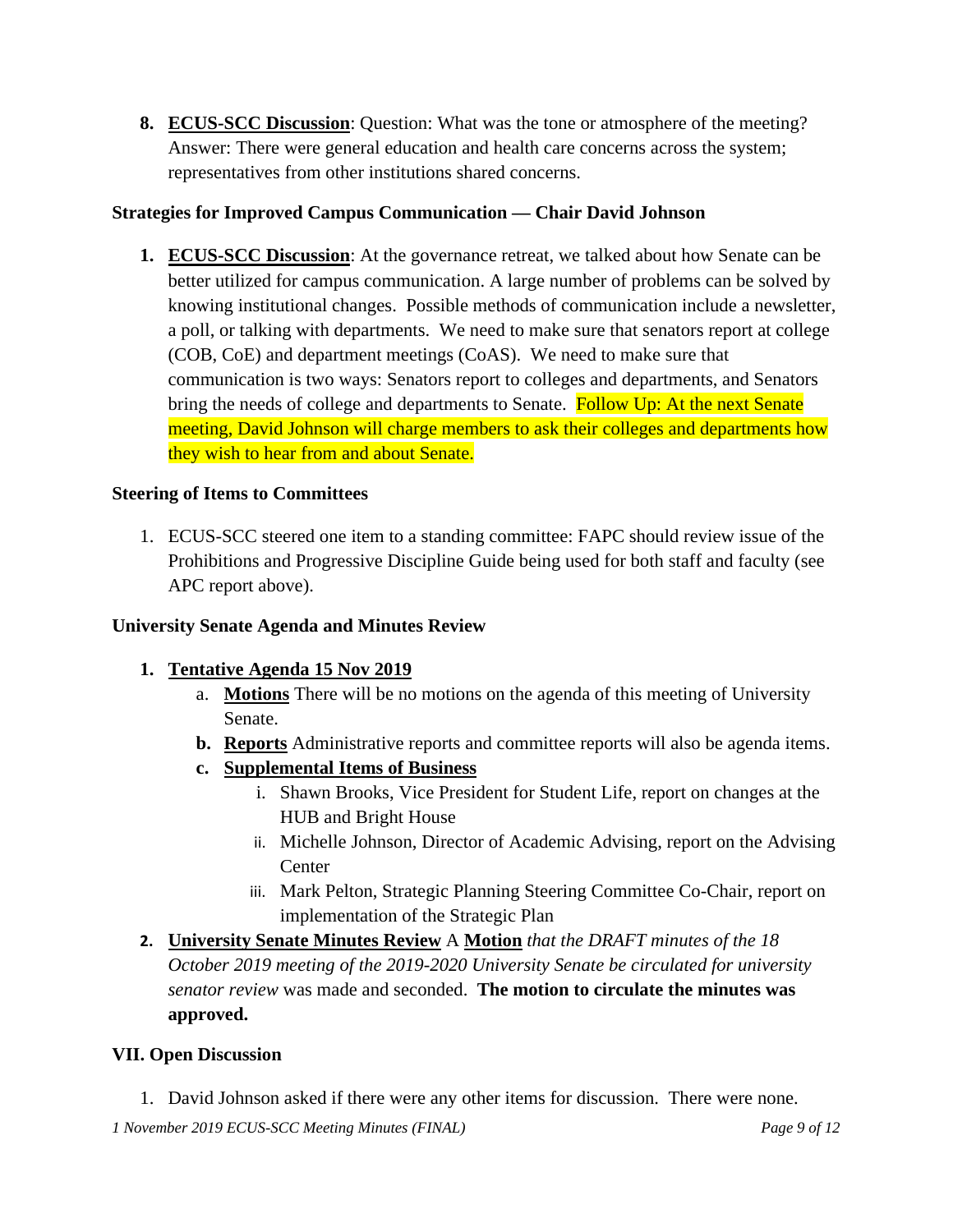#### **VII. Next Meeting**

### **1. Calendar**

- a. University Senate Meeting Friday, November 15, 3:30 p.m., A&S 2-72
- b. ECUS Meeting Friday, January 10, 2:00 p.m., Parks Hall 301
- c. ECUS+SCC Meeting Friday, January 10, 3:30 p.m., Park Hall 301
- **2. Tentative Agenda**: Some of the deliberation today may have generated tentative agenda items for ECUS and ECUS-SCC meetings. David Johnson will ensure that such items (if any) added are added to the agenda of a future meeting of ECUS or ECUS-SCC.

**VIII. Adjournment:** As there was no further business to consider, a **Motion** *to adjourn the meeting* was made and seconded. **The motion to adjourn was approved and the meeting adjourned at 4:39 p.m.**

**Distribution:** First, these minutes will be sent to committee members for review; second, they will be posted to the minutes website.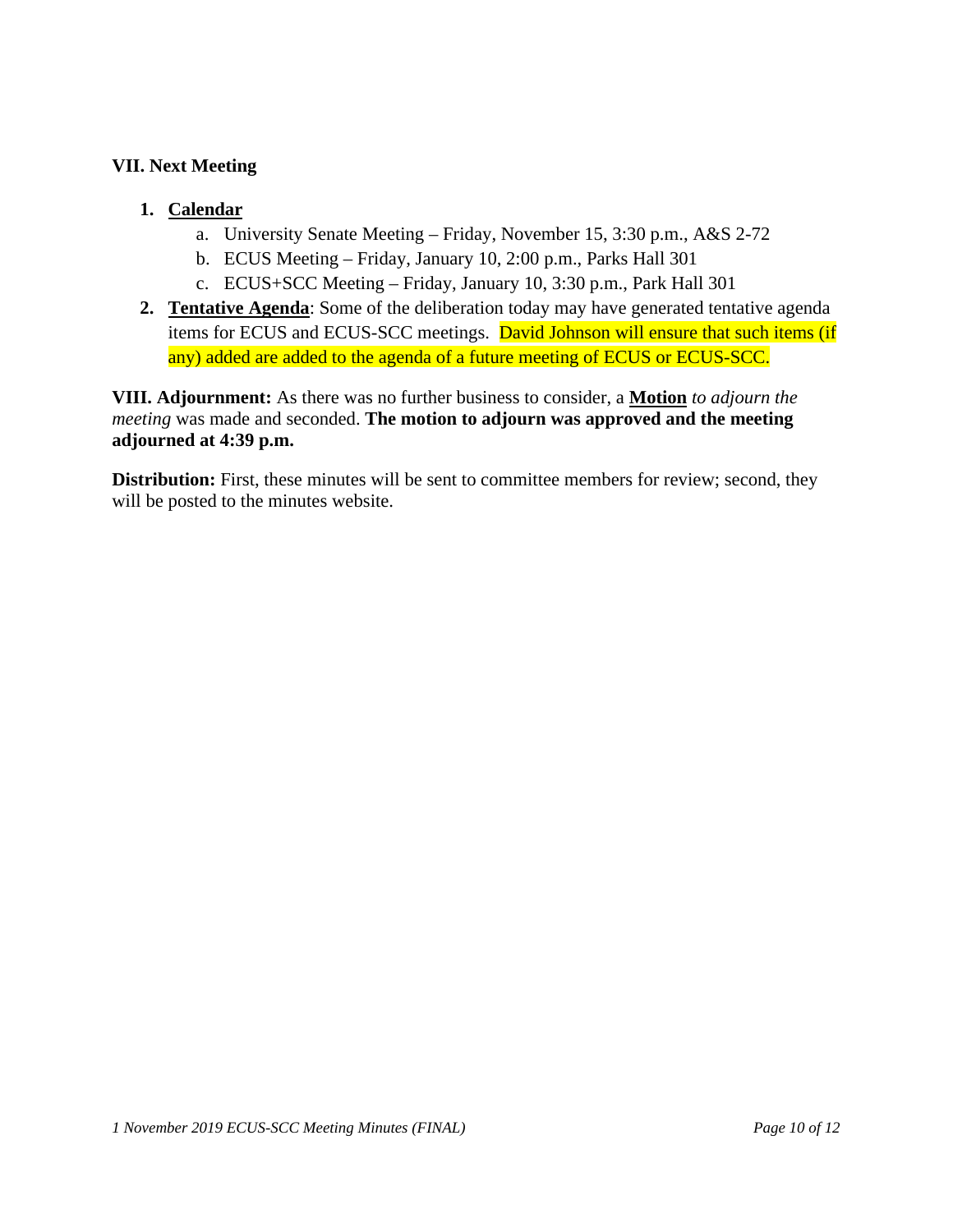**COMMITTEE NAME:** EXECUTIVE COMMITTEE OF THE UNIVERSITY SENATE (ECUS) WITH STANDING COMMITTEE CHAIRS (SCC) **COMMITTEE OFFICERS:** DAVID JOHNSON (CHAIR), HAUKE BUSCH (VICE-CHAIR), ALEX BLAZER (SECRETARY) **ACADEMIC YEAR:** 2019-2020

# **AGGREGATE MEMBER ATTENDANCE AT COMMITTEE MEETINGS FOR THE ACADEMIC YEAR:**

|  |  |  |  |  |  |  | "P" denotes Present, "R" denotes Regrets, "A" denotes Absent |  |
|--|--|--|--|--|--|--|--------------------------------------------------------------|--|
|--|--|--|--|--|--|--|--------------------------------------------------------------|--|

| Acronyms                    |                                                                                                                                              | <b>EFS</b> = Elected Faculty Senator |                                                                                     |              |  |  |  |  |                |                |                  |  |
|-----------------------------|----------------------------------------------------------------------------------------------------------------------------------------------|--------------------------------------|-------------------------------------------------------------------------------------|--------------|--|--|--|--|----------------|----------------|------------------|--|
|                             |                                                                                                                                              |                                      | $CoAS = College$ of Arts and Sciences; $CoB = College$ of Business; $CoE = College$ |              |  |  |  |  |                |                |                  |  |
|                             | of Education; CoHS = College of Health Sciences<br>4/10<br><b>Meeting Dates</b><br>9/6<br>10/4<br>11/1<br>1/10<br>2/14<br>3/6<br>P<br>R<br>A |                                      |                                                                                     |              |  |  |  |  |                |                |                  |  |
| Alex Blazer                 |                                                                                                                                              |                                      |                                                                                     |              |  |  |  |  |                |                |                  |  |
| EFS, CoAS, ECUS             |                                                                                                                                              |                                      |                                                                                     |              |  |  |  |  |                |                |                  |  |
| Chair Emeritus,             |                                                                                                                                              | P                                    | P                                                                                   | $\mathbf{P}$ |  |  |  |  | 3              | $\theta$       | $\left( \right)$ |  |
| <b>ECUS</b> Secretary       |                                                                                                                                              |                                      |                                                                                     |              |  |  |  |  |                |                |                  |  |
| Hauke Busch                 |                                                                                                                                              |                                      |                                                                                     |              |  |  |  |  |                |                |                  |  |
| EFS, CoAS, ECUS             |                                                                                                                                              | P                                    | P                                                                                   | $\mathbf{P}$ |  |  |  |  | 3              | $\theta$       | $\theta$         |  |
| Vice-Chair                  |                                                                                                                                              |                                      |                                                                                     |              |  |  |  |  |                |                |                  |  |
| <b>Steve Dorman</b>         |                                                                                                                                              |                                      |                                                                                     |              |  |  |  |  |                |                |                  |  |
| <b>University President</b> |                                                                                                                                              | R                                    | R                                                                                   | $\mathbf R$  |  |  |  |  | $\overline{0}$ | 3              | $\overline{0}$   |  |
| Jeff Dowdy                  |                                                                                                                                              |                                      |                                                                                     |              |  |  |  |  |                |                |                  |  |
| EFS, Library, ECUS          |                                                                                                                                              |                                      | P                                                                                   | $\mathbf P$  |  |  |  |  | $\overline{2}$ | $\overline{0}$ | $\overline{0}$   |  |
| Member                      |                                                                                                                                              |                                      |                                                                                     |              |  |  |  |  |                |                |                  |  |
| <b>Catherine Fowler</b>     |                                                                                                                                              |                                      |                                                                                     |              |  |  |  |  |                |                |                  |  |
| EFS, CoHS, ECUS             |                                                                                                                                              | P                                    | $\mathbf P$                                                                         | R            |  |  |  |  | $\overline{2}$ | 1              | $\theta$         |  |
| Member                      |                                                                                                                                              |                                      |                                                                                     |              |  |  |  |  |                |                |                  |  |
| David Johnson               |                                                                                                                                              |                                      |                                                                                     |              |  |  |  |  |                |                |                  |  |
| EFS, CoAS, ECUS             |                                                                                                                                              | P                                    | $\mathbf{P}$                                                                        | $\mathbf{P}$ |  |  |  |  | 3              | $\theta$       | $\theta$         |  |
| Chair                       |                                                                                                                                              |                                      |                                                                                     |              |  |  |  |  |                |                |                  |  |
| <b>Lyndall Muschell</b>     |                                                                                                                                              |                                      |                                                                                     |              |  |  |  |  |                |                |                  |  |
| EFS, CoE, ECUS              |                                                                                                                                              | P                                    | P                                                                                   | $\mathbf{P}$ |  |  |  |  | 3              | $\theta$       | $\theta$         |  |
| Member                      |                                                                                                                                              |                                      |                                                                                     |              |  |  |  |  |                |                |                  |  |
| Costas Spirou               |                                                                                                                                              | P                                    | P                                                                                   | $\mathbf{P}$ |  |  |  |  | 3              | $\theta$       | $\overline{0}$   |  |
| Provost                     |                                                                                                                                              |                                      |                                                                                     |              |  |  |  |  |                |                |                  |  |
| John Swinton                |                                                                                                                                              |                                      |                                                                                     |              |  |  |  |  |                |                |                  |  |
| EFS, CoB, ECUS              |                                                                                                                                              | P                                    | R                                                                                   | $\mathbf P$  |  |  |  |  | $\overline{2}$ | 1              | $\theta$         |  |
| Member                      |                                                                                                                                              |                                      |                                                                                     |              |  |  |  |  |                |                |                  |  |
| <b>Nicole DeClouette</b>    |                                                                                                                                              | R                                    | $\rm R$                                                                             | $\mathbf{P}$ |  |  |  |  | 1              | $\overline{2}$ | $\theta$         |  |
| <b>APC</b> Chair            |                                                                                                                                              |                                      |                                                                                     |              |  |  |  |  |                |                |                  |  |
| <b>Matt Forrest</b>         |                                                                                                                                              | P                                    | P                                                                                   | R            |  |  |  |  | $\overline{2}$ | 1              | $\theta$         |  |
| <b>FAPC</b> Chair           |                                                                                                                                              |                                      |                                                                                     |              |  |  |  |  |                |                |                  |  |
| Sabrina Hom                 |                                                                                                                                              | P                                    | P                                                                                   | $\mathbf P$  |  |  |  |  | 3              | $\overline{0}$ | $\overline{0}$   |  |
| <b>RPIPC</b> Chair          |                                                                                                                                              |                                      |                                                                                     |              |  |  |  |  |                |                |                  |  |

*1 November 2019 ECUS-SCC Meeting Minutes (FINAL) Page 11 of 12*